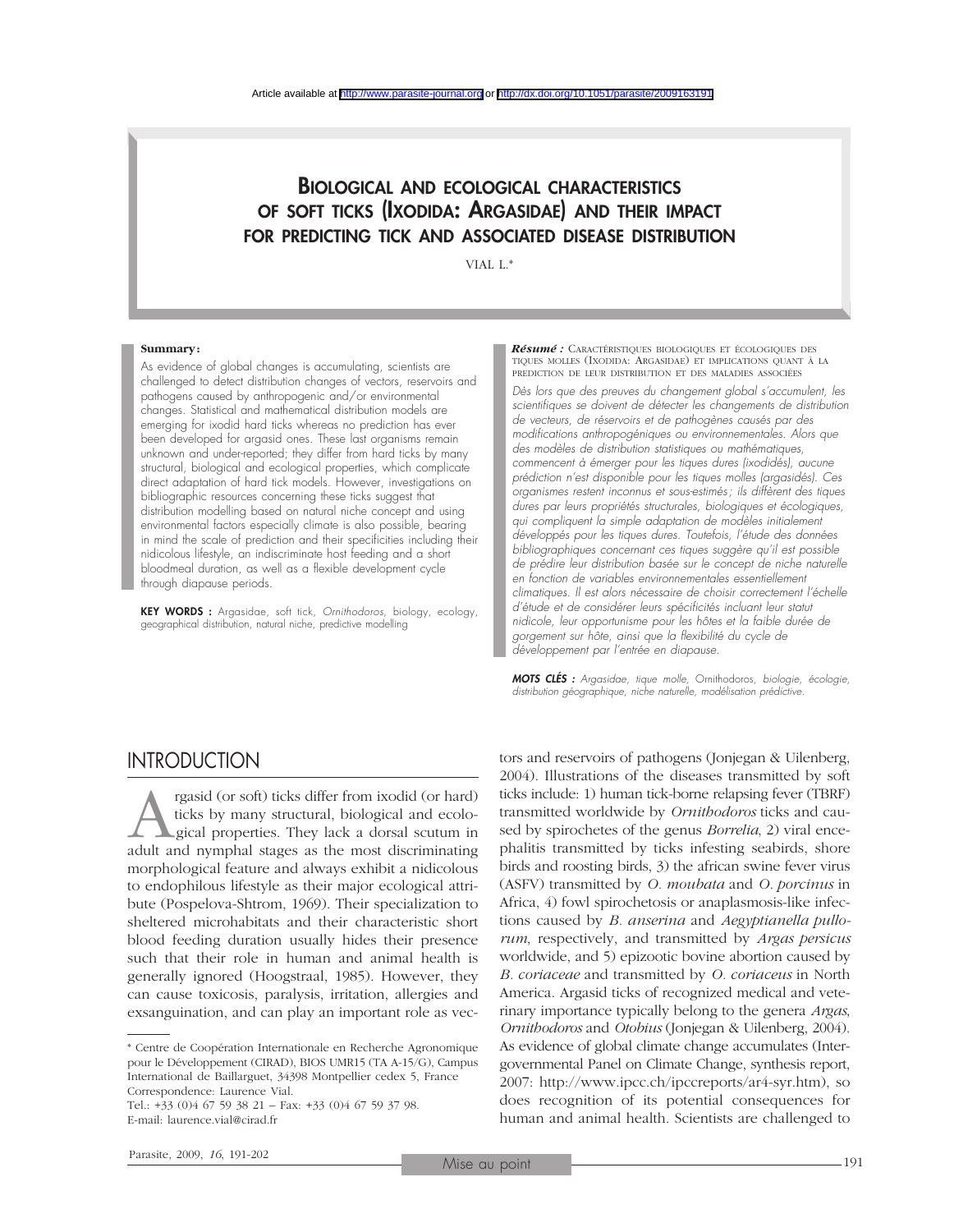detect changes in the distribution of vectors, reservoirs and pathogens, and to attribute these shifts to anthropogenic and/or environmental changes (McMichael *et al*., 2006). As a consequence, it is essential to reveal any of biological and ecological characteristics of soft ticks, in contrast to those of the ixodid line, to understand their peculiar distribution patterns and habitat preferences and their specific role as parasites, vectors and pathogen reservoirs (Hoogstraal, 1985; Sonenshine, 1993).

The present paper aims *i)* to review such characteristics of soft ticks, with a special emphasis on the genus *Ornithodoros*; *ii)* to present their epidemiological impact in terms of risk for tick and associated disease distribution; and *iii)* to propose new research priorities to improve model predictions on changes in the distribution of soft ticks and tick-borne diseases.

## BIOLOGICAL AND ECOLOGICAL CHARACTERISTICS OF SOFT TICKS

#### NIDICOLOUS LIFESTYLE

The peculiar nature of oilskin and cement components of argasid ticks' cuticle makes it highly resistant and reduces water evaporation, alloponents of argasid ticks' cuticle makes it highly resistant and reduces water evaporation, allo-

wing soft ticks to survive at high temperatures and under relatively dry conditions (Lees, 1947). For example, *O. moubata* and *O. savignyi* tolerate air temperature up to 63 °C and 75 °C, respectively (Morel, 1969). This phenomenon results in the common presence of soft ticks in tropical and subtropical zones and their spread into arid areas of Central Asia and Africa (Sahara) (Morel, 1969).

However, the success of their developmental cycle depends on cooler conditions, which are provided by the sheltered microhabitats they colonize. Most argasid ticks are nidicolous living in the nests, burrows, and caves of vertebrate animals or in human and livestock habitations, where they survive in cracks, crevices, under rock ledges, among nest fibres, or in sandy, rocky, or dusty ground surface (Sonenshine, 1993). Some, known as endophilous nidicoles like many *Ornithodoros* tick species (Figs 1A, B, C, D) live inside these microhabitats while geophilous nidicoles prefer harborages nearby host habitations. In addition to intrinsic microclimatic conditions of shelters, body heat and moisture from the respiration and excrement of the host within the microhabitat help establish the atmospheric conditions required for the development of these ticks (Sonenshine, 1993). Soft ticks show strict, narrowly defined temperature and humidity tole-



Fig. 1. – Examples of typical microhabitats for endophilous *Ornithodoros* soft ticks, including (1A) warthog burrows infested by *O. moubata* spp. in Mozambique, (1B) crevices colonized by *O. porcinus domesticus* and opening inside human and pig buildings in Madagascar, (1C) mud nests of rocky cliff swallows inhabited by *O. concanensis* in the United-States, or (1D) rodent burrows infested by *O. sonrai* and opening inside human houses in Senegal.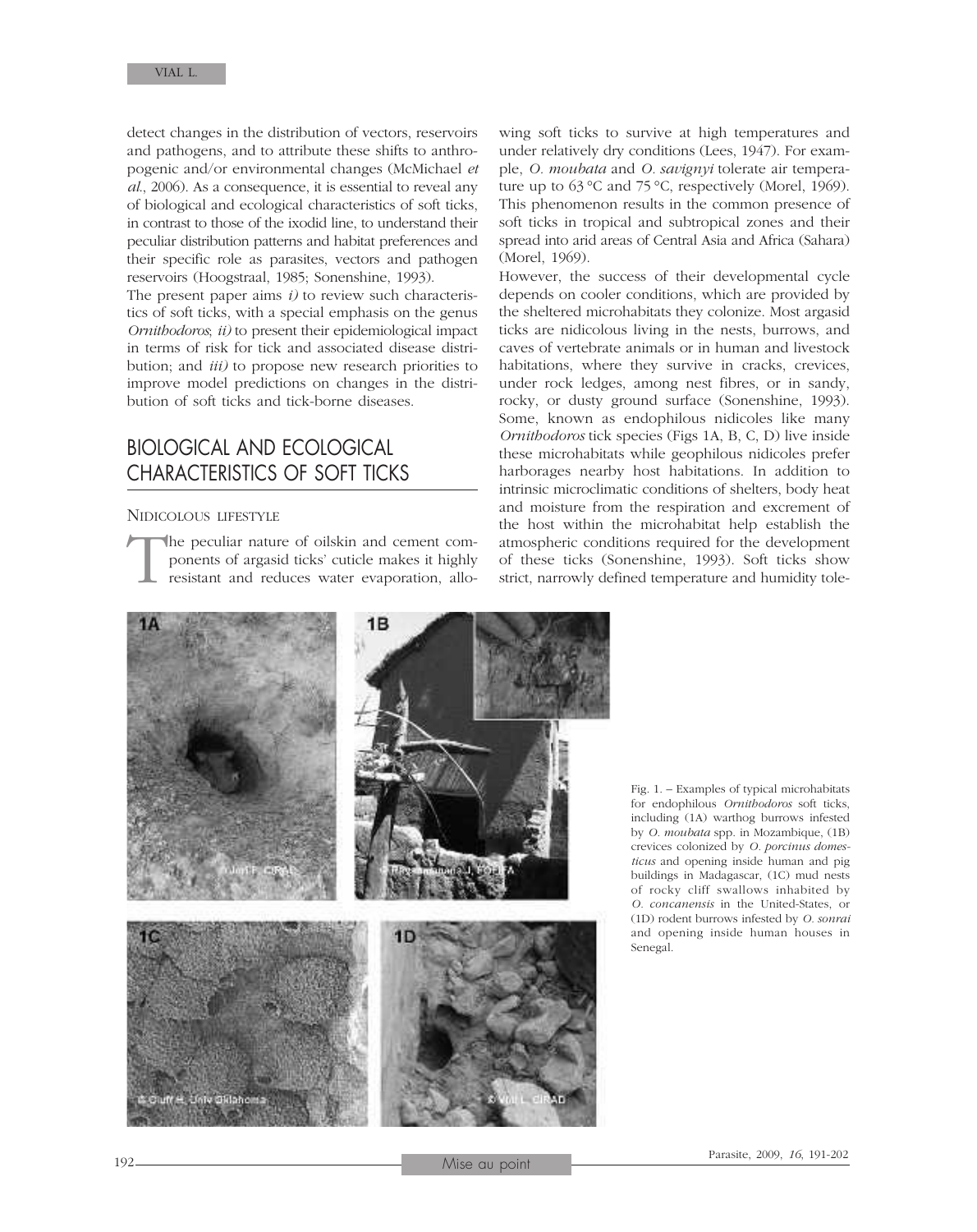rances for development and activity, reflecting the conditions of their microhabitat. These optima are distinct for closely related species and may be so specific as to be included in the species definition (Morel 1969).

### DEVELOPMENTAL CYCLE

In contrast to ixodid ticks, soft ticks present many nymphal instars (2-8) between the larval and adult stages (Fig. 2). Each immature stage requires at least one bloodmeal on a vertebrate host prior to moulting, except larvae of some *Ornithodoros* species like *O. moubata* (Fig. 2). The number of nymphal moults varies from two to nine according to species; the quality and the amount of blood ingested also influence this number (Morel, 1969). When emerging, soft tick adults are longlived, with a maximum life span as great as 25 years for some species (Sonenshine, 1993), and are able to feed several times when hosts are available (1-10) (Morel, 1969). In argasid females, each bloodmeal is generally followed by egg laying, with or without a previous copulation because females are able to retain sperms within endospermatophores (Fig. 2). Compared to hard ticks, soft tick clutches are small (5-500) but, a given female can produce from two to five clutches over her lifetime. This iteroparous strategy could be seen as an adaptation to host scarcity and/or climatic variability; however, even with multiple clutches, soft ticks never achieve the amount of eggs produced by some ixodid ticks (Morel, 1969).

Regarding this aspect, as well as the multiplicity of nymphal instars, the life-cycle of a soft tick could be

considered less efficient than that of a hard tick. However, its total duration may be optimized thanks to short pre- and post-feeding delays, as well as short moulting periods and rapid feeding (see below). Set apart from possible interrupted seasonal development, *Argas persicus* or *Otobius megnini* showing only 2-3 nymphal instars complete their development in 49-118 days, whereas more *O. moubata* and *O. porcinus*, with 4-7 nymphal instars require 76-155 days. Developmental cycles of 80-120 days for one-host hard ticks like *Boophilus microplus* or of 80-300 days for three-host hard ticks like *Dermacentor andersoni* or *Amblyomma americanum* are usually reported (Loomis, 1961; Morel, 1969). Regardless of interspecific variability, the global duration and success of the developmental cycle of soft ticks depend on the efficiency of blood feeding and on climatic conditions. High to significantly high effects of temperature and humidity are noticed on mean egg incubation period and hatching success, larval and nymphal prefeeding/premoulting durations and adult preoviposition/oviposition duration (Cunliffe, 1921; Wheeler, 1943; Loomis, 1961; Hafez *et al*., 1971; Balashov, 1972; El Shoura, 1987; Endris *et al*., 1991; Olmedo *et al*., 1995).

### BLOOD FEEDING

A major characteristic of soft ticks is the short duration of bloodmeal, particularly for nymphs and adults (15-60 minutes). The duration is typically longer for larvae (12 hours to several days) (Fig. 2). This feature

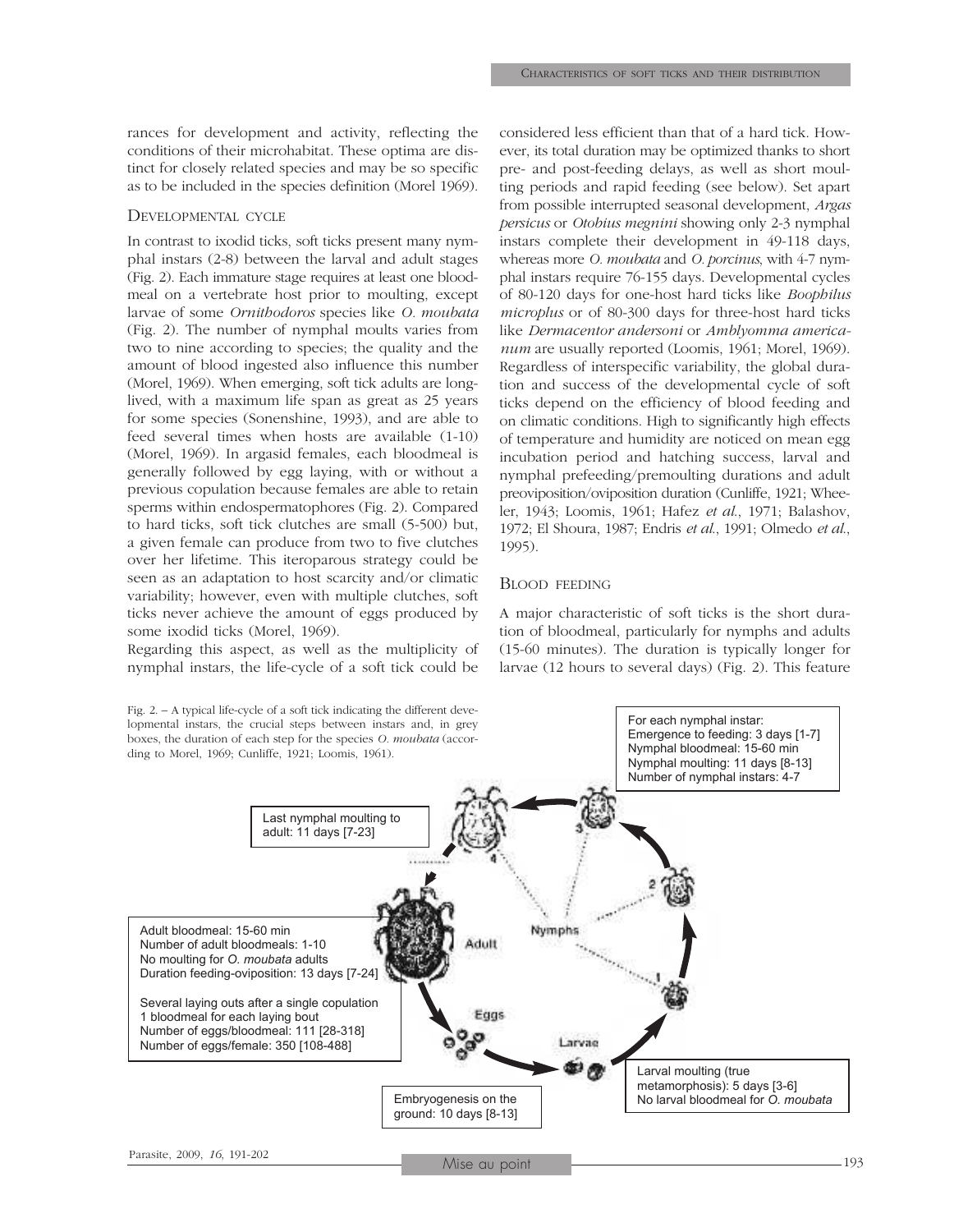may be seen as an adaptation to their nidicolous lifestyle; they reduce possible exposure to unfavourable external conditions by detaching rapidly from their vertebrate hosts before these hosts leave the microhabitat in search of food or a sexual partner (Sonenshine, 1993). Soft ticks have developed physiological strategies to favour such rapid blood feeding, including high tegument distension during blood feeding and excretion of excess water and ions via coxal glands as soon as blood is ingested or just after detachment (Hoogstraal, 1985). Many pathogens maintained in soft tick reservoirs like *Borrelia* or ASFV are excreted in coxal fluid, which increases their transmission capacity through tick-to-tick transfers (Gaber *et al*., 1984; Kleiboeker *et al*., 1998).

Soft ticks are commonly polyphagous, that is changing host for each bloodmeal, except for some species like *Ot. megnini* where larvae and nymphs engorge and moult on the same ungulate (Morel, 1969). Argasid ticks seem to exhibit varying degrees of host preference, ranging from strict specificity, as for certain bat-parasitizing tick species of the genera *Ornithodoros*, *Antricola*, *Nothoaspis*, *Carios*, *Chiropterargas* or *Secretargas,* to little or no described specificity for burrow-inhabiting endophilous *Ornithodoros* species (Sonenshine, 1993). Indeed, it has been suggested that most soft ticks actually show indiscriminate host feeding and that apparent variation in host preference likely reflects microhabitat preference and host availability within the microhabitat (Morel, 1969). As a consequence of their nidicolous lifestyle, soft ticks may simply choose hosts that are directly available in their favourable microhabitat, resulting in an apparent selection of small vertebrate hosts, domestic livestock and humans. However, host preferences are difficult to investigate in soft ticks because they feed rapidly and are thus difficult to find on the host; only PCR amplification of host genes within tick midgut may allow us to detect such relationships (Kent, 2009).

Indiscriminate host feeding was clearly demonstrated for some *Ornithodoros* tick species, including: *i) O. tartakovskyi* transmitting TBRF in Central Asia and able to feed on terrapin, skink, agama, gecko, sand snake, toad, hedgehog, dog, mouse, bee-eater, roller and sparrow (Vasil'eva, 1971); *ii) O. verrucosus* and *O. alactagalis* in Soviet Georgia that feed on tortoise, snake, toad, burrow-inhabiting bird, fox and bird, rodent, fox, respectively (Gughusvili 1980); *iii) O. sonrai* in Senegal, which is able to feed on many rodent and insectivore species that are naturally infected by TBRF (Trape *et al*., 1996) and which occasionally feeds on pigs living close to small mammal burrows and is thus contaminated by ASFV (Vial *et al*., 2007), *iv) O. moubata* spp. transmitting TBRF in Tanzania that is able to feed on pigs and chickens, and which has been

recently found infected by *B. duttonii* in a region where no animal reservoir is known (McCall *et al*., 2007).

#### SEASONAL POPULATION DYNAMICS

As a possible adaptation to a nidicolous lifestyle and host scarcity, argasid ticks, especially adults, are very resistant to starvation for several years and are able to enter a quiescent phase for two to eight months (Morel, 1969). Seasonal morphogenetic diapause is usually correlated to host availability and delays developmental activity such that the expansion of the tick population is optimized during the seasonal period when hosts are present (Sonenshine, 1993). However, host seeking activity is not directly affected by this diapause. For example, *O. kelleyi* feeds seasonally during the spring on bats returning from winter caves to abandoned buildings or cracks infested by ticks; these ticks, collected in winter when bats are absent, feed readily when offered these hosts in laboratory (Sonenshine & Anastos, 1960). In Egypt, *A. arboreus* infesting the nests of herons and other roosting birds delays oviposition until the following spring when it feeds during the fall, but oviposits without delay when it feeds in July (Khalil, 1974; Khalil & Shanbaky, 1976). Conversely, soft ticks infesting nest or burrows of non-migratory hosts are not considered to exhibit seasonal activity, especially when they are indiscriminate feeders (Sonenshine, 1993). In many cases, this may be due to the fact that these ticks inhabit microhabitats where climatic conditions are buffered all along the year (Sonenshine, 1993). However, diapause remains an inherent attribute of the biology of many nidicolous ticks and seasonal climate changes can impact feeding activity and the consequent reproductive and developmental cycle (Morel, 1969). Nevertheless, such patterns are most often observed at the geographic limits of the species' distribution, in temperate or sub-Saharan areas where ticks carry out feeding or ovipositional diapause during winter or dry season, and not at the center of the distribution in tropical or subtropical areas. For example, *O. tholozani* from Central Asia does not feed on cattle during winter and shows a diapause of six months, while the same species is active during the whole year in Israel (Moskvin, 1927; Avivi, 1967). Similar observations have been reported in Spain for *O. erraticus* that does not feed on its common pig host until pigpens reach a temperature of 13-15 °C (Oleaga-Perez *et al*., 1990). In Egypt, the same species (actually its small variant *O. sonrai*) inhabiting rodent burrows shows the highest densities of adults during the summer and early fall and the lowest during the winter months, suggesting a seasonal decline in successful feeding and moulting. The rodent hosts in this area have been found in burrows throughout the year (Khalil *et al*., 1984).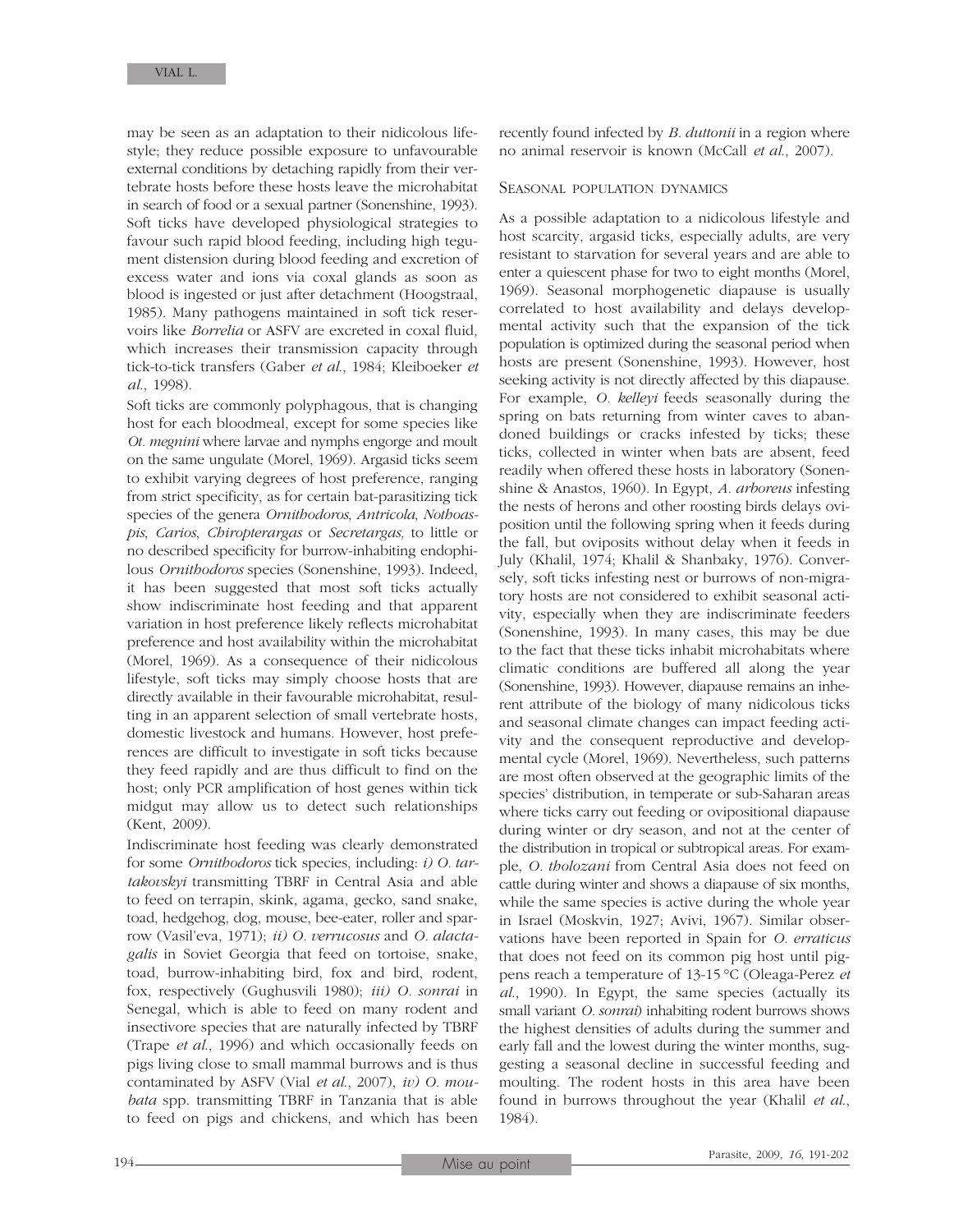# PREDICTIONS ON SOFT TICK AND DISEASE DISTRIBUTION

### THE CONCEPT OF THE NATURAL NICHE

Predictions of vector and vector-borne disease<br>occurrence are based on two major concepts:<br>1) the natural nidality of transmissible diseases<br>meaning that, independent of humans, infectious diseaoccurrence are based on two major concepts: 1) the natural nidality of transmissible diseases meaning that, independent of humans, infectious diseases exist in nature under a combination of local conditions and in the presence of vertebrates and arthropods that act as vectors and/or reservoirs of the pathogenic agent (Pavlovsky, 1966), and 2) the fundamental ecological niche of a species, defined as a set of environmental conditions within which a species can survive and persist. This niche consists of an "n-dimensional hypervolume" that determines suitable habitat for the species but is distinct from the distribution of the species plotted in the geographical space (Hutchinson, 1957). Under the first concept, and provided strict assumptions on disease transmission dynamics, it is possible to approximate disease distribution using some indices, such as those based on vector presence and/or abundance. According to the second concept, such potential vector presence and/or abundance should be predicted instead of being described, in order to extend predictions into non sampled areas or future periods. This method uses habitat suitability based on favourable or tolerable environmental conditions for a species survival, development and dynamics.

### RELEVANT CHARACTERISTICS OF SOFT TICKS TO PREDICT THEIR NICHE

Considering the peculiar biology and ecology of argasid ticks, it seems difficult to adapt predictions of suitable habitats for hard ticks to soft ticks. The major feature that often discriminates these groups of organisms in relation to their environment is the nidicolous lifestyle of argasid ticks. These ticks, especially endophilous ones, are limited to specialized niches and have developed well-adapted life history traits that insure their persistence in their microhabitat. For example, the short blood feeding period for nymphs and adults may result in low dispersal capacity, or at least "step by step" dispersion, and thus in a more limited distribution of soft tick species and their associated pathogens (Sonenshine, 1993). Such patterns have been illustrated by different field and experimental studies: *i)* in Madagascar, *O. p. domesticus* was present over an eight year period (2000-2008) at the same pig barn, but was absent in neighbouring farms at both sampling occasions (Ravaomanana, personal communication). Natural infection by ASFV was still detectable in ticks in 2008 whereas no potentially infected pig had been introduced to the barns since 2004 (Vial, personal communication); *ii)* in Senegal, *O. sonrai* was present in 1991 and 2002 in same human buildings of Dielmo village, and corresponded to two permanently positive clusters of disease transmission (significantly more TBRF cases detected in humans throughout the study period) (Vial, 2005; Vial *et al*., 2006a); *iii)* for *O. tartakovskyi* ranging from Turkmenia to Kazakhstan and *O. erraticus* with its large variant in North Africa and its small one in West Africa (renamed *O. sonrai*), a positive correlation has been obtained between decreased fertility or complete sterility and the geographical distance between cross-bred tick populations (Chabaud, 1954; Balashov, 1971), suggesting low or insignificant gene flow between natural populations within a described species range.

Being nidicolous, especially endophilous, consists of adding an intermediate environmental layer between the external conditions outside the microhabitat, readily measurable and commonly used for species distribution models (*e.g*. air temperature, air humidity and evaporation, sunshine, wind, altitude, hydrography, landscape and land use), and the internal conditions of the microhabitat that directly influence soft tick survival, development and dynamics (*e.g.* temperature, moisture, darkness, host presence). Internal conditions depend on external ones, but the specific organization of the microhabitat and the structure of the intermediate layer (*e.g*. depth and width of the opening, nature and size grading of soil, etc.) buffer outside conditions. This buffering effect should be taken into account for soft tick distribution models. For instance, a few studies have investigated the relationships between the internal and external conditions of different microhabitats inhabited by endophilous ticks or closely-related arthropods, but it is already possible to extract some general patterns (Table I). Niche temperature and relative humidity usually show lower amplitude than outside air conditions, determining the lower and upper limits of optimal conditions for tick survival and development. According to the spatial scale considered, the influence of landscape, hydrography and anthropogenic activities on the organisation of the microhabitat and the structure of the intermediate layer will be more or less important for predictions. At regional scale, as for hard ticks, it is possible to consider that most distribution patterns can be extracted from climatic conditions (Cumming, 2002), except at range margins where the presence of rivers or mountains may change the microclimate and allow the presence of soft ticks in seemly unsuitable habitats. Conversely, at local scale, differences in the distributional patterns may depend mainly on pedology, hydrography, landscape composition or organization, and vegetation. For example, *Ornithodoros* species belonging to the now obsolete group *Theriodoros* Pospelova-Shtrom 1953, are located in dif-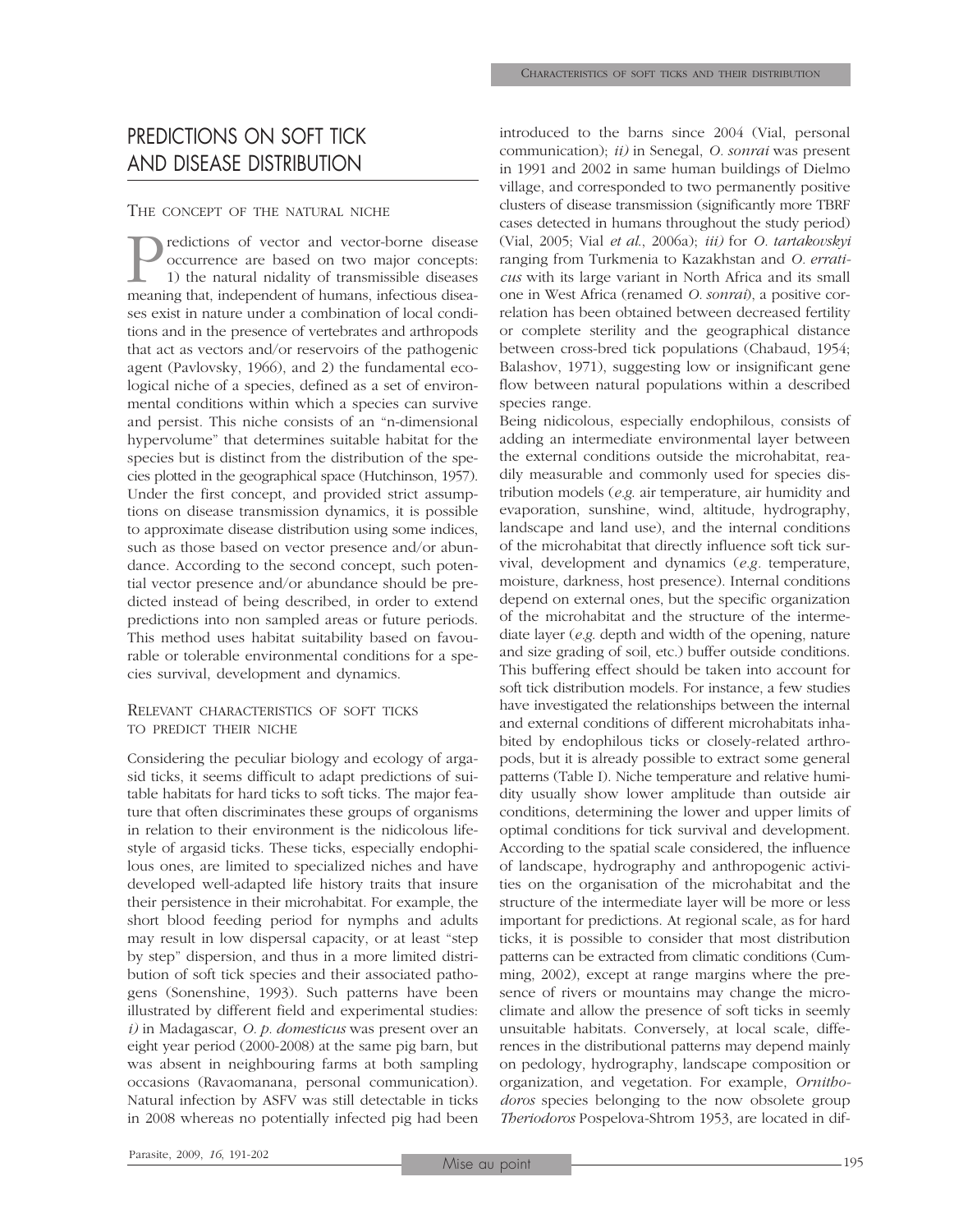| <b>Authors</b>            | <b>Climatic zone</b>                                  | Microhabitat                  | Arthropod<br>species | Temperature<br>and humidity relationships                                                                                                                                                                                                                                                        |
|---------------------------|-------------------------------------------------------|-------------------------------|----------------------|--------------------------------------------------------------------------------------------------------------------------------------------------------------------------------------------------------------------------------------------------------------------------------------------------|
| Pospelova-Shtrom,<br>1953 | Temperate continental<br>climate (Turkmenistan)       | Gerbil burrow                 | O. tartakovskyi      | In summer:<br>$T_{\text{int}} \approx \text{Mean}$ or $\text{MaxT}_{\text{ext}} < 26 \text{ °C}$<br>$MaxRHi_{nt} \approx MaxRH_{ext}$<br>$MinRH_{int} > 70\%$                                                                                                                                    |
|                           |                                                       | Cave (fox den)                | O. verrucosus        | Similar moisture deficit but with<br>lower amplitude inside microhabitat                                                                                                                                                                                                                         |
| Avivi, 1967               | Temperate mediterranean<br>climate (Israël)           | Sand-stone caves              | O. tholozani         | In summer:<br>$T_{int} \approx \text{Max}T_{ext} - [19-20] \leq 26 \degree C$<br>$MaxRH_{int} \approx MaxRH_{ext}$<br>$MinRH_{int} > 60\%$<br>In winter:<br>$T_{\text{int}} \approx \text{Min} T_{\text{ext}} + [3-4]$<br>$MaxRHi_{nt} \approx MaxRH_{ext}$<br>$MinRH_{int} \approx MinRH_{ext}$ |
| Butler et al., 1984       | Temperate to subtropical<br>oceanic climate (Florida) | Gopher-tortoise burrow        | O. turicata          | $T_{\text{int}} \approx T_{\text{ext}} - [4-7] \le 25 \text{ °C}$<br>$RH_{int} \approx MeanRH_{ext} + [40-55] > 8$ %                                                                                                                                                                             |
| Yunker & Guirgis,<br>1970 | Sub-saharan desert or<br>semi-desert (Egypt)          | Gerbil burrow                 | Hyalomma spp.        | In summer:<br>$T_{int} \approx \text{MaxT}_{ext} < 30 \text{ °C}$<br>$RH_{int} \approx \text{MeanRH}_{ext} + [30-60] > 80\%$<br>In winter:<br>$\rm Ti_{nt} \approx Min T_{ext} \leq 15 \, ^{\circ}\rm C$<br>$RH_{int} \approx \text{MeanRH}_{ext} + [30-60] > 80\%$                              |
| Heger et al., 2006        | Sub-tropical to tropical<br>climate (Venezuela)       | Wall crack of human<br>houses | Rodnius prolixus     | $T_{int} \approx \text{Mean}T_{ext}$<br>Ampl T <sub>int</sub> << Ampl T <sub>ext</sub><br>Similar moisture deficit but with<br>lower amplitude inside microhabitat                                                                                                                               |

Table I. – Mathematical relationships (extracted from various studies) linking internal and external temperature and humidity of varied microhabitats inhabited by different endophilous tick species, or closely-related arthropods, in distinct climatic zones.

ferent continents but within the same eco-climatic region showing continental or Mediterranean temperate to sub-tropical climates and vegetation characterized by low grasslands, steppes and semi-deserts (Morel, 1969). All of these species likely colonize rodent or reptile burrows and are directly in contact with soil, which highly depends on the external climate. However, one of these species *O. sonrai* (formerly *O. erraticus* small variant) is present in Egypt, despite the fact that global temperature and humidity in most areas of the country seem unsuitable for its survival and development; its presence is mainly due to an equilibrium of sufficiently dry areas and proximity to a water source (the Nile Valley or local oases) that maintains a minimum relative soil humidity inside microhabitats (Hoogstraal *et al*., 1954). At local scale, pedology is responsible of local heterogeneity, with a high infestation of burrows composed by silt, silt-sand or sand-clay soil and a complete absence of *O. sonrai* from pure sand situations, even when open to humid sea or river breezes, as well as wet ground of extremely saline areas (Hoogstraal *et al*., 1954).

Finally, regarding the common indiscriminate host preference lifestyle of many soft ticks, host availability seems to be less important to predict their geographical

distribution than for hard tick species. However, at local scale, the nature of the host community may act as an evolutionary driver of tick populations. For example, three genetically distinct tick populations have been detected within the distribution range of *O. sonrai* in Senegal, Mali and Mauritania, using PCR amplifications of the 16S rDNA gene (Vial *et al*., 2006b). Although no cause has been clearly identified, the geographical distribution of these three clusters apparently corresponded to rodent community zoning, with a predominance of Gerbillinae species associated with group 3 in northern Saharan to Sahelo-Sudanan regions, a predominance of Murinae species associated with group 1 in south-western Senegal, and the presence of *Mus musculus* in Richard-Toll associated with group 2 (Duplantier *et al*., 1997).

### CURRENT ADVANCES

FOR PREDICTING SOFT TICK DISTRIBUTION

For now, no distributional model has been developed for any argasid tick. The only reference for soft ticks is from Cumming & Van Vuuren (2006) who modelled continental changes of geographical range for 73 African tick species, dealing with *O. moubata* and *Ot. megnini* in the same way as for hard ticks. While results seemed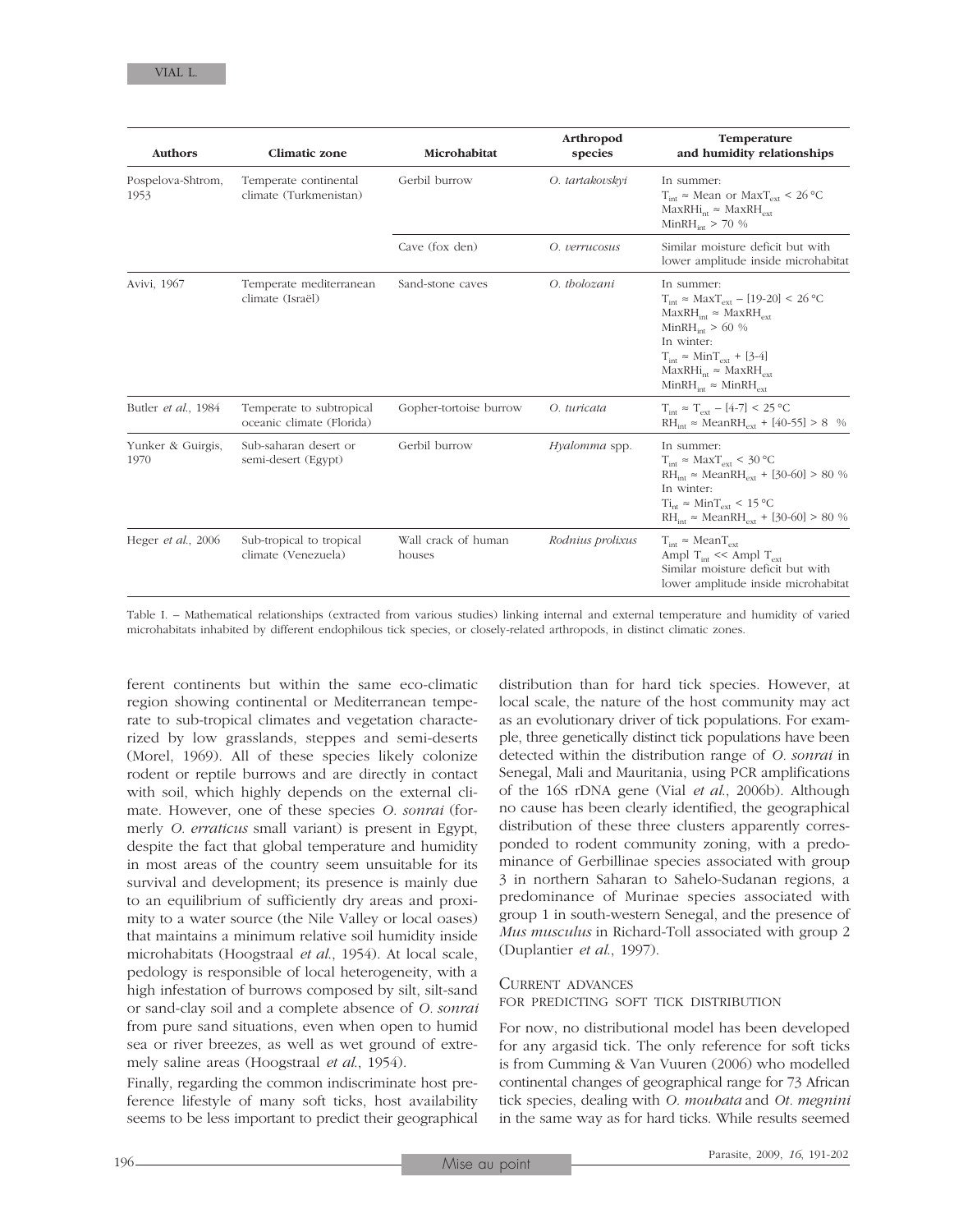conclusive for *Ot. megnini* that shows life history traits close to exophilous hard ticks, the model could not explain the high variability of *O. moubata* presence data, suggesting an influence of other, still unidentified, environmental factors acting on its distribution. Presence data are available for many species from past field studies and could be used for modelling or as preliminary assessments of soft tick distributions. For example, Morel (1969) devoted part of his career to recording the results of hard and soft tick sampling conducted by various scientists in Africa and Mediterranean Basin starting at the beginning of the twentieth century. For each record, he specified the location, date, host or habitat, stages and verified the identification by observing original specimens if available. These data are available on a CDrom published by CIRAD in 2003 and an example application of this data is given in Figure 3. More recently, the Integrated Consortium on Ticks and Tick-borne Diseases (ICTTD) (http://www.icttd.nl/) proposed to produce and update a worldwide tick presence database associating each record with GPS coordinates and Cumming has already published some data for African ticks (http://www.wec.ufl.edu/faculty/ cummingg/TickDiP.htm). However, such data may show some biases: *i)* they essentially correspond to historical data from the 1930s to the 1960s when many field collection campaigns were organized. Since this time distribution patterns may have changed; *ii)* they may show a bias in sampling because information comes from distinct collectors using different protocols and techniques and samplings may have been done in accessible areas only, for example along the main roads, which is not representative of realized distribution; *iii)* they only correspond to presence data because some scientists did not document absences or because records come from museum collections where only specimens that were found are stored; *iv)* they are subjected to misidentification according to the expertise and the sense of responsibility of the collector and because of complexity and ambiguity of the morphological keys used at this period for tick identification. Other available resources on soft tick biology and ecology can be obtained through: *i)* field observations of habitat/microhabitat preferences or the seasonal dyna-



Fig. 3. – Geographical location of Morel's presence data for several species of *Ornithodoros* ticks transmitting TBRF and/or ASFV in Eurasia and Africa. 1052 records were reported and 865 were geographically localized using the US Army Gazeeter (http://tomcat-dmaweb1.jrc.it/fuzzyg/ query/).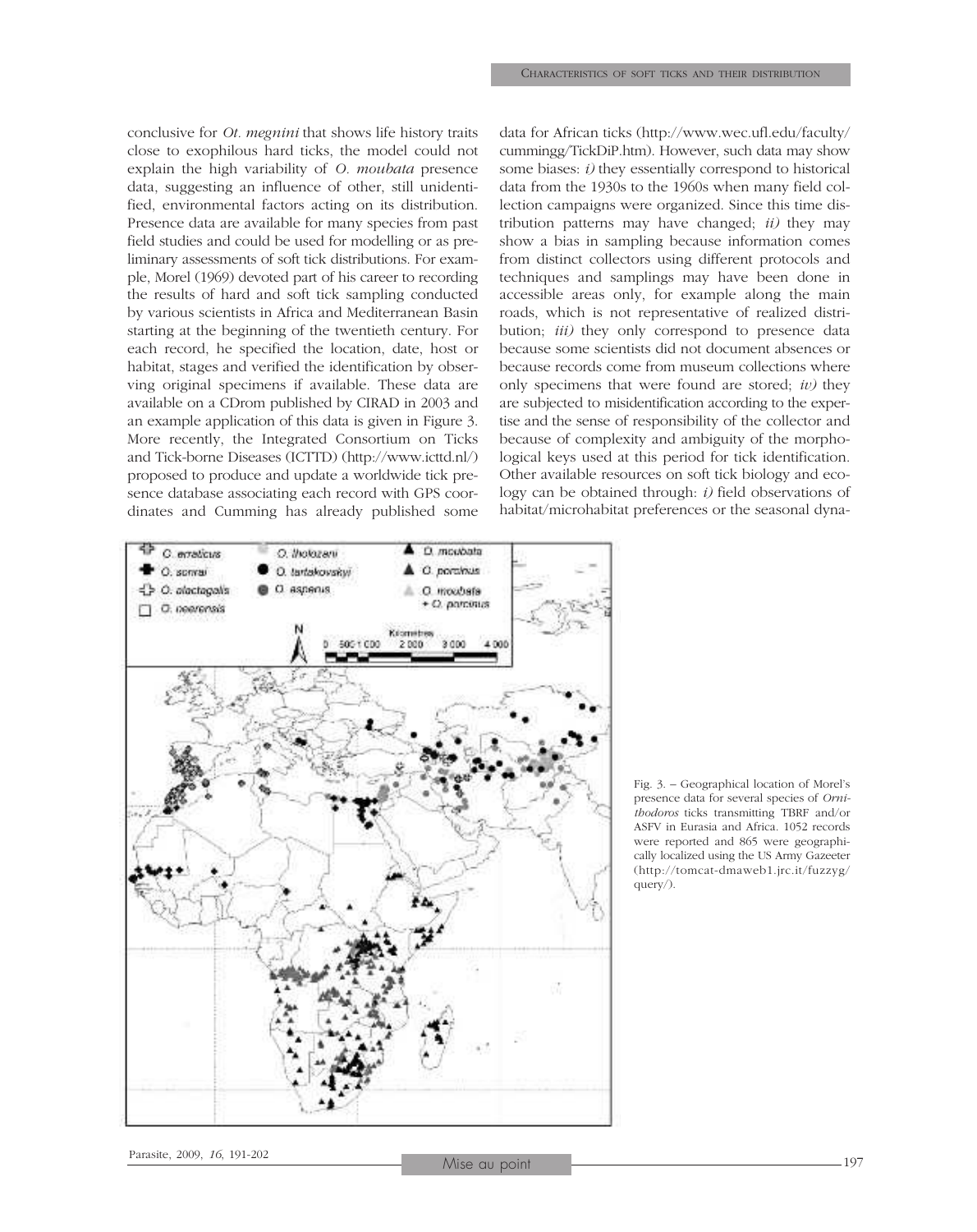mics of tick populations; and *ii)* laboratory experiments investigating the influence of climatic conditions (*e.g.* temperature, humidity and sunshine) on survival, life cycle and feeding success. Such data may be useful, as a preliminary approach, to predict the possible relationship between geographical range of soft ticks and some environmental factor. For example, the African subgenus *Ornithodoros* sensu stricto Koch 1944 was highly documented in the 1960s by Walton who clearly demonstrated that *O. moubata* consisted of a complex of species and subspecies, each showing distinct morphological, biological and ecological features (Walton, 1979). His 20 years of intensive research on TBRF in East Africa provided new insights on *O. p. domesticus*, suggesting the existence of at least four different ecological "races" locally adapted to different regions and presenting distinct temperature and humidity optima (Walton, 1962, 1964, 1979). During the same period, Pierce (1974) investigated *O. p. porcinus* distributional patterns according to climate, soil, vegetation, host and season. Within the same subgenus, the biology of *O. moubata* sensu stricto from Southern Africa was investigated in the laboratory by Cunliffe (1921), Jobling (1925) and Loomis (1961) according to temperature and humidity conditions. The subgenus *Theriodoros* Pospelova-Shtrom 1950 was studied both in Central Asia and Middle East, for the group *Pavlovskyella* Pospelova-Shtrom 1953, and in Africa and the Mediterranean Basin for the group *Theriodoros* sensu stricto Pospelova-Shtrom 1953. Within the first group, the biology of *O. tholozani* was well-documented (Desportes & Campana, 1946; Balashov, 1972), with a special emphasis on favourable microclimatic conditions for its settlement in Israel and Russian regions, and anthropogenic effects in domestic areas (Avivi, 1967; Vasil'eva *et al*., 1991; Abidov *et al*., 1993). Within the second group, Baltazard *et al.* (1950), Blanc *et al.* (1951) and Chabaud (1954) have investigated differences in morphology, biology, ecology and vectorial competence between *O. erraticus* and *O. sonrai*. Boiron (1949) in Senegal, Hoogstraal (1954) and Khalil *et al.* (1984) in Egypt and more recently Oleaga-Perez *et al.* (1990) in Spain studied the effect of climate, soil and host on the settlement patterns in these species in both domestic and wild areas. Recent advances have also been provided by El Shoura (1987) under laboratory conditions. Table II gives an example of optimal and critical climatic conditions defined for several *Ornithodoros* tick species using these bibliographic resources. As for presence data, information is mainly lacking for American species, with the exception of studies published by Butler (1984), Beck *et al.* (1986), Adeyeye & Butler (1989), Adeyeye & Phillips (1996) and Phillips & Adeyeye (1996) for *O. turicata*.

### PERSPECTIVES FOR SOFT TICK AND DISEASE MODELLING

As a first approach for soft ticks, it would be possible to use available presence data in pattern-matching (or statistical or associative) models. These models match observed distributions to various current environment variables in a statistical framework and apply spatial or temporal projected changes in environmental variables, especially climate, to the distribution by interpolation or extrapolation (Kitron & Mannelli, 1994). Bearing in mind the potential biases of presence datasets, such models enable one to predict a species' range without knowing how each biological parameter is affected by the environment and are easily adapted to risk mapping (Rogers & Randolph, 2006). However, bibliographic resources on soft ticks remain essential to assess the ecological significance of such models. Another preliminary approach would be to directly use resources on soft tick biology and ecology under specific environmental constraints to implement distribution models. Because available data on soft ticks are heterogeneous according to tick species and the environmental impact of conditions on soft tick survival, development and dynamics are only partially documented, an alternative would be the use of intermediate approaches like fuzzy knowledge-based models (Zadeh, 1965). This approach has been developed for artificial intelligence techniques and is emerging in ecology for predicting species distributional ranges and population dynamics (Bock & Salski, 1998; Kampichler *et al*., 2000; Mackinson, 2000; Adriaenssens *et al*., 2006). It is based on expert or bibliographic knowledge that is represented by a set of logic linguistic rules in the form: IF <premise> THEN <conclusion>, which can be interpreted as a linguistic description of the relationship between environmental conditions and species survival, development or dynamics. The selection of definitive reliable linguistic terms to input into the model is obtained by their combination, according to common optima and/ or limits, obvious interactions between terms and the choice of the most important variables by experts. Available soft tick presence data is then only useful to validate the predictive results of the model. Such a method presents many advantages: *i)* it does not suffer from the same biases as presence data; *ii)* it is based on biological and ecological assertions insuring meaningful predictions; *iii)* it seems less restrictive than pattern-matching models and enables one to predict potential invasions and adaptations; *iv)* it is very malleable with any possible logic rules and any mathematical combinations of rules; *v)* it seems optimal to rapidly produce preliminary risk maps for decision makers. However, it may suffer from expert subjectivity and the reliability of bibliographic data. For instance, both methods are currently being tested on *Ornithodoros* datasets extracted from Morel's publications and the ICTTD database (Vial, personal communication).

In the future, investigations on soft ticks should focus on dynamic approaches instead of static ones, using process-based (or mechanistic or biological) models,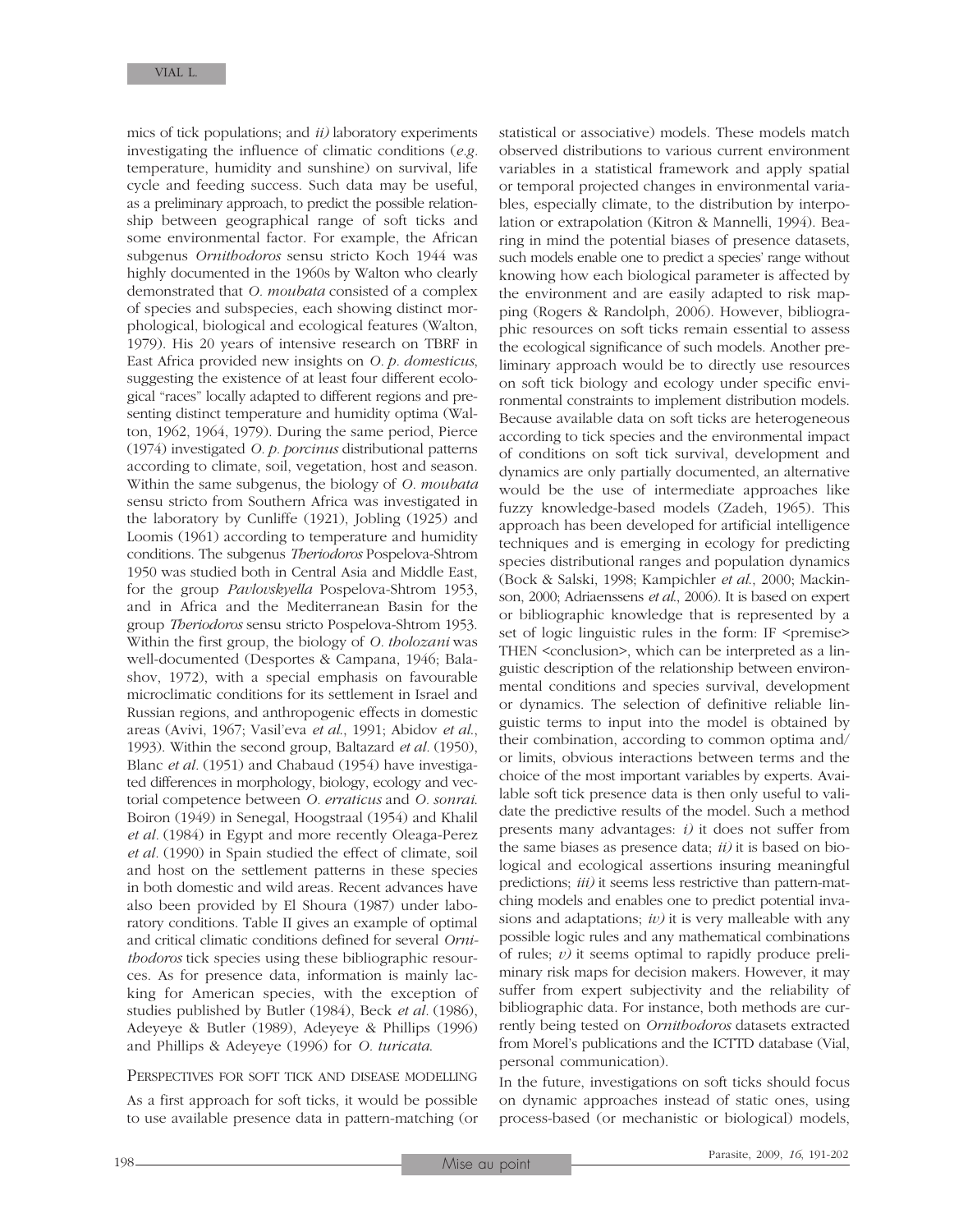|                              |                                 | Optima inside<br>microhabitat |                                           | Critical inside<br>microhabitat | Possible                                                  | Life-cycle (days)<br>for optimum<br>conditions |     | Field data                                                                               | Field data                                          |
|------------------------------|---------------------------------|-------------------------------|-------------------------------------------|---------------------------------|-----------------------------------------------------------|------------------------------------------------|-----|------------------------------------------------------------------------------------------|-----------------------------------------------------|
| Species/subsp.               | $T^{\mathrm{(^{\mathrm{o}}C)}}$ | RH (%)                        | $\widetilde{Q}$<br>$\mathbf{r}$           | RH (%)                          | diapause                                                  | Min                                            | Max | distibution                                                                              | microhabitat                                        |
| $O.$ $moudata$               | $(25 [22-32]$                   | 50 [50-60]                    | $5 - 8$<br>$\mathfrak{Z}$<br>Min:<br>Max: | Max: 80                         | $\sim$                                                    | $(3-4NN)$<br>36                                | 113 | Rain < 500 mm<br>No altitude                                                             | Warthog burrows/dry cracks in<br>houses             |
| O. p. porcinus               | $(25 [24-25]$                   | 83 [77-83]                    | Λ.                                        | Min?                            | Supposed in<br>dry season<br>june-sept                    |                                                |     | $Rain < 1,250-1,500$ mm<br>Rain < 900-1,000 mm<br>No altitude                            | Warthog burrows                                     |
| O. p. domesticus<br>(nice 1) | 22 [17-26]                      | 92 [72-96]                    |                                           | Min?                            |                                                           |                                                |     | Alt < 2,100-3,000 m<br>Alt $>$ 1,500 m<br>Highlands                                      | Houses                                              |
| Opd (race 2)                 | 24 [20-27]                      | 62 [50-96]                    | Λ.                                        | Max?                            |                                                           |                                                |     | $1,200 < \text{Alt} < 1,500 \text{ m}$<br>Moderate altitude                              | Houses and fowl buildings                           |
| Opd (race 3)                 | 23 [22-24]                      | 52 [50-55]                    |                                           |                                 |                                                           |                                                |     | Moderate altitude<br>Alt $>$ 1,000 m                                                     |                                                     |
| Opd (race $4$ )              | 26 [20-31]                      | 77 [67-96]                    |                                           | Min?                            |                                                           |                                                |     | Sea level                                                                                | Fowl buildings                                      |
| O. erraticus<br>O. sonrai    | 30 [25-35]                      | 90 [75-95]                    | $\overline{10}$<br>$43$<br>Min:<br>Max:   | Min: 15<br>Max?                 | If $T_{\rm ext}$ too low<br>$4-5$ months<br>$(13-15)$ °C) | $\overline{51}$                                | 158 | $50 <$ Rain < 750 mm<br>No altitude                                                      | Rodent burrows/humid cracks or<br>burrows in houses |
| O. tholozani                 | 25 [16-29]                      | 75 [70-80]                    | $\sqrt{ }$<br>$\ddot{\phantom{a}}$<br>Min | Max: 90<br>Min: 34              | If $T_{\rm ext}$ too low<br>6 months<br>$(5-8)$           | 157                                            | 184 | $250 \leq$ Rain $\leq 500$ mm                                                            | Caves and lairs/human and herd<br>shelters          |
| O. tartakovskyi              | 25 [16-29]                      | 75 [70-80]                    | Min: $\sqrt{0}$                           | Max: 90                         | $\sim$                                                    | $\pmb{8}$                                      | 95  | $100 <$ Rain $< 300$ mm<br>Higher T amplitude<br>$\rm T_{\rm annual}$ $>$ 17 $\rm ^{o}C$ | Reptile and small mammal<br>burrows                 |
| O. asperus                   | 16 [15-18]                      | 90 [80-100]                   | $\overline{10}$<br>Мin:                   | Min?                            | If $T_{\rm ext}$ too low<br>(oct-june)<br>8 months        | 153                                            | 260 | Rain mean: 350 mm<br>rain max $>$ 500 mm<br>low T amplitude<br>altitude                  | Caves or reptile small mammal<br><b>burrows</b>     |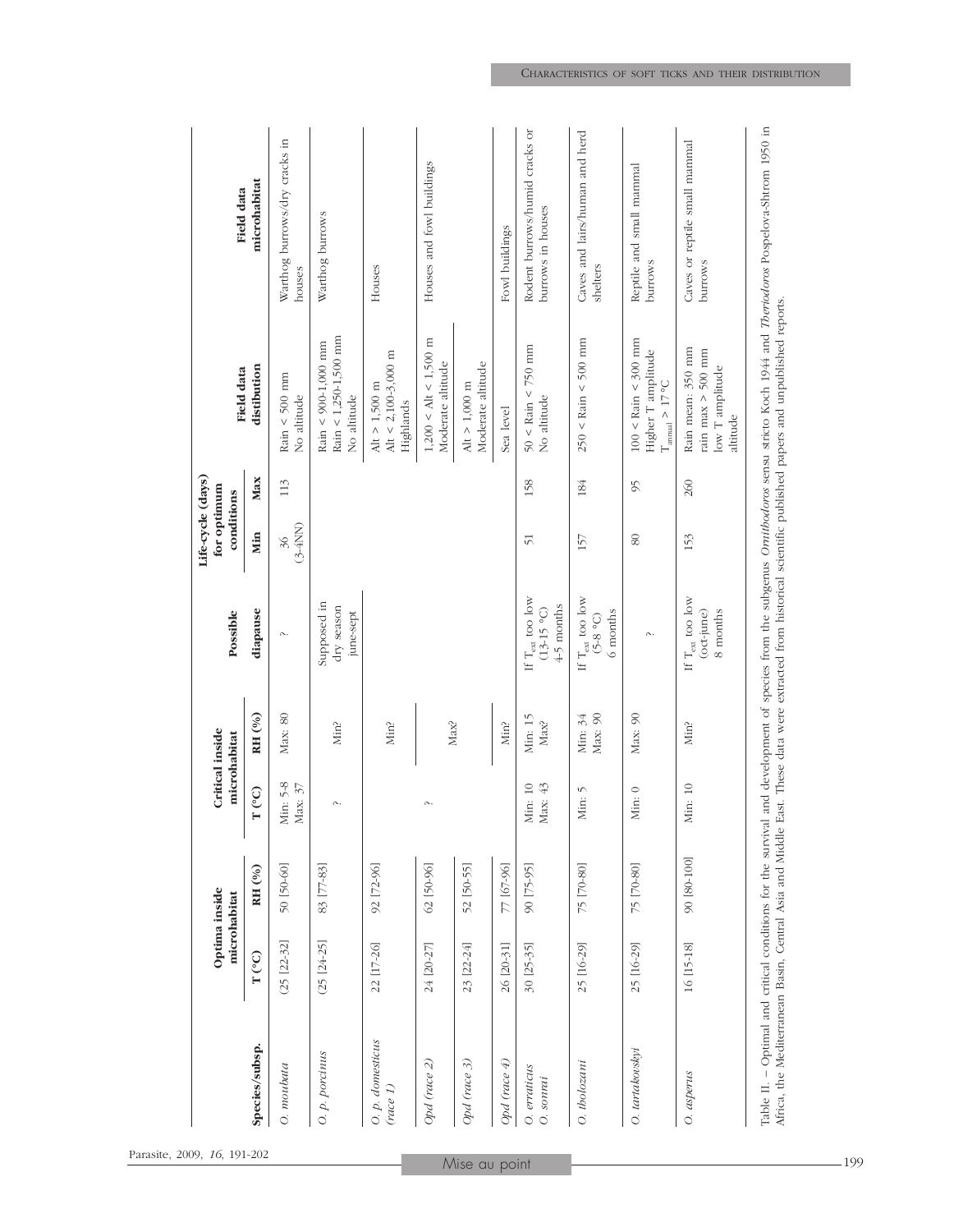which seek to describe each biological parameter and mechanism underlying a phenomenon and how these aspects can be affected by the environment (Kitron & Mannelli, 1994). Such approaches are more accurate for modelling complex, weak or temporary processes like seasonal reproduction or blood feeding according to host dynamics (Randolph *et al*., 2002; Ogden *et al*., 2005, 2006) and are able to deal with environmental factors other than climate or vegetation, such as anthropogenic effects, landscape uses or species competition/ exclusion (Sumilo *et al*., 2007). By using equations that describe the growth patterns of a tick population, the infectious status of individuals, their contact with susceptible hosts and host immunity can be easily integrated to obtain disease transmission models (Kitron & Mannelli, 1994). However, the application of such models to soft ticks will require the collection of detailed biological and ecological data via field and experimental investigations (*e.g*. life history traits, vectorial competence under variable climates, host preferences and shifts according to abundance or host community composition, human impacts on habitat suitability, etc.) and overcoming the current difficulty of creating risk maps using mathematical models.

### **CONCLUSION**

This paper reviewed the peculiar biological and ecological characteristics of argasid ticks to be taken into account to enhance predictions concerning soft tick and associated disease distribution, with ecological characteristics of argasid ticks to be taken into account to enhance predictions concera special emphasis on *Ornithodoros* ticks. These characteristics included: *i)* nidicolous lifestyle, *ii)* indiscriminate host feeding and short bloodmeal duration, and *iii)* flexible developmental cycles via diapause periods. Contrary to the common belief that it may be difficult to predict soft tick distributional patterns according to external measurable environmental data, especially climate, this paper shows that it may be possible, bearing in mind the spatial scale of predictions and the existence of an additional intermediate layer partially buffering external conditions. Host presence seems less important for indiscriminate host feeding soft ticks than for hard ticks. For now, no distributional models have yet been published but investigations are in progress, using pattern-matched models and knowledgebased approaches as promising preliminary studies that can be extended to dynamic process-based models integrating tick-host-pathogen interactions.

### ACKNOWLEDGEMENTS

I acknowledge Dr Jean-Louis Camicas (IRD, Montpellier) for his assistance in acquisition of bibliographic knowledge on soft ticks' biology and ecology;

Dr Karen McCoy (CNRS/IRD, Montpellier) for editing the English manuscript; Dr Renaud Lancelot (CIRAD, Montpellier) for institutional support and scientific advices. Some original syntheses presented in the review were supported by the European Centre for Diseases Control and Prevention (ECDC public tender– OJ/ 2007/04/13 – PROC/2007/003) and the European Food Safety Authority (CFP/EFSA/AHAW/2007/02). I gratefully thank the editorial board of *Parasite* to propose my oral presentation in the CIRDES International Conference, Ouidah Benin 2008, for publication.

# REFERENCES

- ABIDOV Z.I., VASIL'EVA I.S., RAKHIMOV N.R., GUTOVA V.P. & PAR-PIEV A.M. Tick-borne relapsing fever morbidity in Namangan. *Meditsinskaia parazitologiia I parazitarnye bolezni*, 1993, 1, 32-35.
- ADEYEYE O.A. & BUTLER J.F. Population structure and seasonal intra-burrow movement of *Ornithodoros turicata* (Acari: Argasidae) in Gopher tortoise burrows*. Journal of Medical Entomology*, 1989, *26*, 279-283.
- ADEYEYE O.A. & PHILLIPS J.S. Photoperiodic response in the soft tick *Ornithodoros turicata*. *International Journal for Parasitology*, 1996, *26*, 629-635.
- ADRIAENSSENS V., GOETHALS P.L.M. & DE PAUW N. Fuzzy knowledge-based models for prediction of *Asellus* and *Gammarus* in watercourses in Flanders (Belgium). *Ecolological Modelling*, 2006, *195*, 3-10.
- AVIVI A. Biology of the relapsing-fever tick, *Ornithodoros tholozani*, (Laboulbene & Megnin, 1882) in Israel. World Health Organization Seminar on the Ecology, Biology and Control of Ticks and Mites of Public Health Importance, 11-15 December 1967, Geneva.
- BALASHOV Y.S. Genotypic differences between populations of *Ornithodoros tartakovskyi* (Ixodoidea, Argasidae) [Russian]. *Zoological Zh.*, 1971, *50*, 1795-1802.
- BALASHOV Y.S. Bloodsucking ticks (Ixodoidea) vectors of diseases of man and animals. *Miscellaneous Publications of the Entomological Society of America*, 1972, *8*, 161-376.
- BALTAZARD M., BAHMANYAR M. & SAFAVI G. Different sizes of *Ornithodorus erraticus* [French]. *Bulletin de la Société de Pathologie Exotique*, 1950, *XLIII*, 444-449.
- BLANC G., CHABAUD A. & BRUNEAU J. Sur les différentes variétés de l'*Ornithodorus erraticus*. Note préliminaire: Étude de la souche "Balb er Rhob". *Bulletin de la Société de Pathologie Exotique*, 1951, *XXVI*, 361-365.
- BECK A.F., HOLSCHER K.H. & BUTLER J.F. Life cycle of *Ornithodoros turicata americanus* (Acari: Argasidae) in the laboratory. *Journal of Medical Entomology*, 1986, *23*, 313-319.
- BOCK W. & SALSKI A. A fuzzy knowledge-based model of population dynamics of the yellow-necked mouse (*Apodemus flavicollis*) in beech forest. *Ecological Modelling*, 1998, *108*, 155-161.
- BOIRON H. Comments on tick-borne relapsing fever in Dakar [French]. *Bulletin de la Société de Pathologie Exotique*, 1949, *42*, 13-15.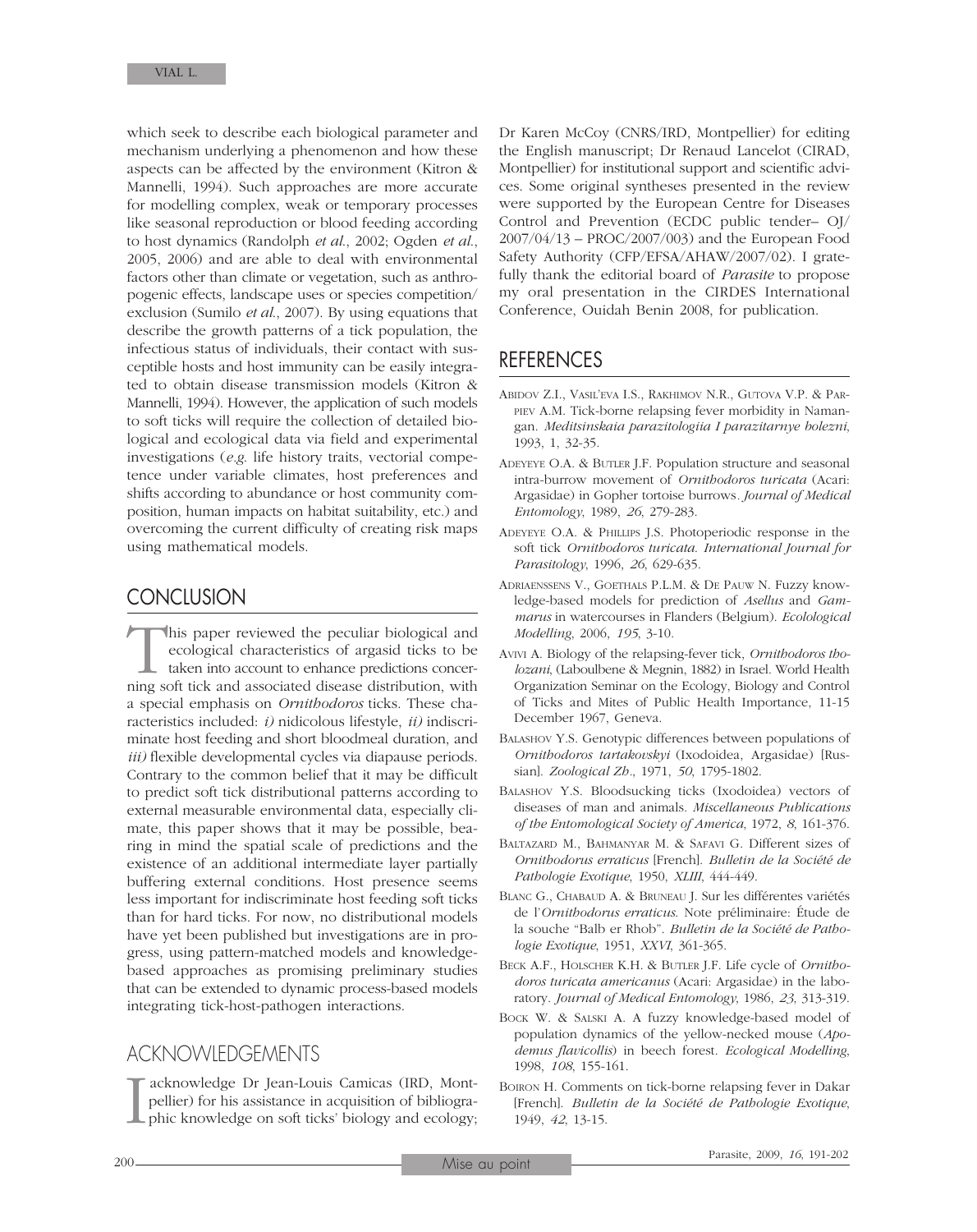- BUTLER J.F., HOLSCHER K.H., ADEYEYE O. & GIBBS E.P.J. Sampling techniques for burrow dwelling ticks in reference to potential African swine fever virus vectors, *in*: Acarology VI, Vol 2. Griffiths D.A. & Bowman C.E. (eds), Ellis Horwood, Chichester, 1984, 1065-1074.
- CHABAUD A. *Ornithodorus erraticus* (Lucas 1849): diversity of races [French]. *Bulletin de la Société de Pathologie Exotique*, 1954, *XXIV*, 89-130.
- CUMMING G.S. Comparing climate and vegetation as limiting factors for species ranges of African ticks. *Ecology*, 2002, *83*, 255-268.
- CUMMING G.S. & VAN VUUREN D.P. Will climate change affect ectoparasite species range? *Global Ecology and Biogeography*, 2006, *15*, 486-497.
- CUNLIFFE N. Some observations on the biology of *Ornithodoros moubata* Murray. *Parasitology*, 1921, *13*, 327-344.
- DESPORTES C. & CAMPANA Y. On the *Ornithodorus tholozani* (Laboulbène et Mégnin 1882) and other *Ornithodoros* species from Central and Minor Asia [French]. *Annales de Parasitologie*, 1946, *XXI*, 74-88.
- DUPLANTIER J.M., GRANJON L. & BA K. Biogeographic distribution of rodents in Senegal [in French]. *Journal of African Zoology*, 1997, *111*, 17-26.
- EL SHOURA S.M. Effect of temperature and relative humidity on the life cycle of *Ornithodoros (Pavlovskyella) erraticus* (Ixodoidea: Argasidae). *The Journal of Parasitology*, 1987, *73*, 1102-1108.
- ENDRIS R.G., HASLETT T.M., MONAHAN M.J. & PHILLIPS J.G. Laboratory Biology of *Ornithodoros (Alectorobius) puertoricensis* (Acari: Argasidae). *Journal of Medical Entomology*, 1991, *28*, 49-62.
- GABER M., KHALIL G., HOOGSTRAAL H. & ABOUL-NASR A. *Borrelia crocidurae* localization and transmission in *Ornithodoros erraticus* and *O. savignyi*. *Parasitology*, 1984, *88*, 403- 413.
- GUGUSHVILI G.K. Amphibian and reptile hosts of *Ornithodoros verrucosus* and *Ornithodoros alactagalis* populations in natural biotopes of Georgian USSR [Russian]. *Soobshch. Akad. Nauk Gruz. SSR*, 1980, *98*, 453-456.
- HAFEZ M., ABDEL-MALEK A.A. & GUIRGIS S.S. The subgenus *Persicargas* (Ixodoidea: Argasidae: Argas). 12. Biological studies on the immature stages of *A. (P.) arboreus* Kaiser, Hoogstraal and Kohls in Egypt. *Journal of Medical Entomology*, 1971, *8*, 421-429.
- HEGER T., GUERIN P. & EUGSTER W. Microclimatic factors influencing refugium suitability for *Rodnius prolixus*. *Physiological Entomology*, 2006, *31*, 248-256.
- HOOGSTRAAL H., SALAH A.A. & KAISER M.N. Summary of the known distribution of *Ornithodoros erraticus* (Lucas, 1849) (Ixodidae, Argasidae) in Egypt. *The Journal of the Egyptian Public Health Association*, 1954, *XXIX*, 127-138.
- HOOGSTRAAL H. Argasid and Nuttalliellid ticks as parasites and vectors. *Advances in Parasitology*, 1985, *24*, 135-238.
- HUTCHINSON G.E. "Concluding remarks". Cold Spring Harbor Symposia on Quantitative Biology, 1957, 22, 415-427.
- JOBLING B. A contribution to the biology of *Ornithodoros moubata* Murray. *Bulletin of Entomological Research*, 1925, *15*, 271-280.
- JONJEGAN F. & UILENBERG G. The global importance of ticks. *Parasitology*, 2004, *129*, S3-S14.
- KAMPICHLER C., BARTHEL J. & WIELAND R. Species density of foliage-dwelling spiders in field margins: a simple, fuzzy rule-based model. *Ecological Modelling*, 2000, *129*, 87-99.
- KENT R.J. Molecular methods for arthropod bloodmeal identification and applications to ecological and vector-borne disease studies. *Molecular Ecology Resources*, 2009, *9*, 4-18.
- KHALIL G.M. The subgenus *Persicargas* (Ixodoidea: Argasidae: Argas). 19. Preliminary studies on diapause in *A. (P.) arboreus* Kaiser, Hoogstraal & Kohls. *Journal of Medical Entomology*, 1974, *11*, 363-366.
- KHALIL G.M. & SHANBAKY. The subgenus *Persicargas* (Ixodoidea: Argasidae: Argas). 25. Effect of temperature on diapause termination in female *A. (P.) arboreus* Kaiser, Hoogstraal & Kohls. *Experimental Parasitology*, 1976, *39*, 431-437.
- KHALIL G., HELMY N., HOOGSTRAAL H. & EL-SAID A. Seasonal dynamics of *Ornithodoros (Pavlovskyella) erraticus* (Acari: Ixodoidea: Argasidae) and the spirochete *Borrelia crocidurae* in Egypt. *Journal of Medical Entomology*, 1984, *21*, 536-539.
- KITRON U. & MANNELLI A. Modeling the ecological dynamics of tick-borne zoonoses, *in:* Ecological dynamics of tickborne zoonoses. Sonenshine D.E. & Mather T.N. (eds), Oxford University Press, Oxford, 1994, 198-239.
- KLEIBOEKER S.B., BURRAGE T.G., SCOLES G.A., FISH D. & ROCK D.L. African swine fever virus infection in the Argasid host, *Ornithodoros porcinus porcinus*. *Journal of Virology*, 1998, *72*, 1711-1724.
- LEES A.D. Transpiration and structure of the epicuticle in ticks. *The Journal of experimental Biology,* 1947, *23*, 379-410.
- LOOMIS E.C. Life histories of ticks under laboratory conditions (Acarina: Ixodidae and Argasidae). *Journal of Parasitology*, 1961, *47*, 91-99.
- MACKINSON S. An adaptive fuzzy expert system for predicting structure, dynamics and distribution of herring shoals. *Ecological Modelling*, 2000, *126*, 155-178.
- MCCALL P.J., HUME J.C., MOTSHEGWA K., PIGNATELLI P., TALBERT A. & KISINZA W. Does tick-borne relapsing fever have an animal reservoir in East Africa? *Vector Borne and Zoonotic Diseases*, 2007, *20*.
- MCMICHAEL A.J., WOODRUFF R.E. & HALES S. Climate change and human health: present and future risks. *The Lancet*, 2006, *367*, 859-869.
- MOREL P.C. Ticks from Africa and the Mediterranean Bassin [French], 1969, Published by CIRAD in 2003, CDROM.
- MOSKVIN I.A. The role of *Ornithodoros papillipes* Birula ticks in the transmission of relapsing typhus [Russian]. *C. R. Ac. Sc. URSS*, 1927, *XXII*, 375.
- OGDEN N.H., BIGRAS-POULIN M., O'CALLAGHAN C.J., BARKER I.K., LINDSAY L.R., MAAROUF A., SMOYER-TOMIC K.E., WALTNER-TOEWS D. & CHARRON D. A dynamic population model to investigate effects of climate on geographic range and seasonality of the tick *Ixodes scapularis*. *International Journal for Parasitology*, 2005, *35*, 375-339.
- OGDEN N.H., MAAROUF A., BARKER I.K., BIGRAS-POULIN M., LIND-SAY L.R., MORSHED M.G., O'CALLAGHAN C.J., RAMAY F., WALT-NER-TOEWS D. & CHARRON D.F. Climate change and the